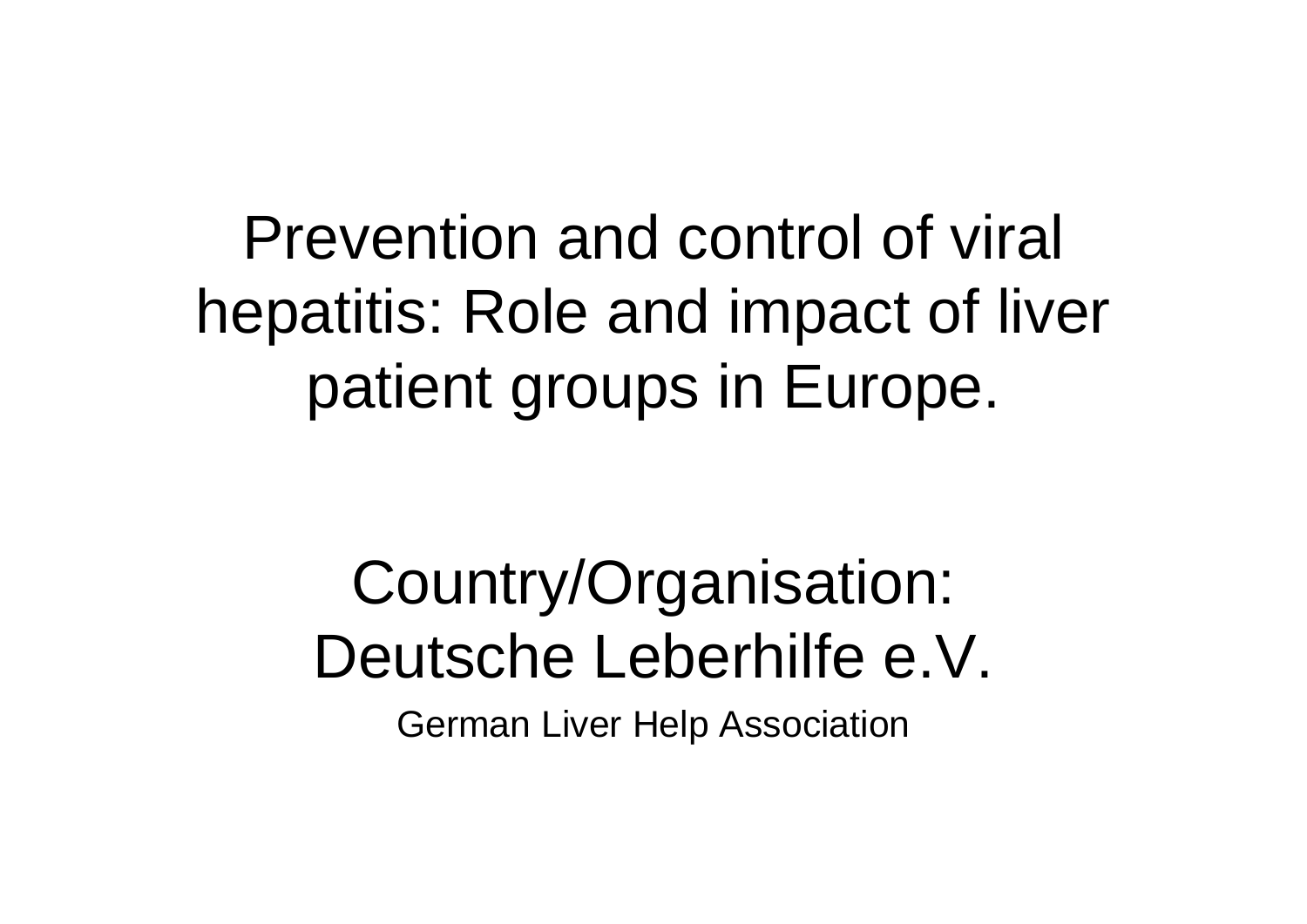# 1) History of the organisation(s)

- Founded in 1987
- Patients organisation for all liver patients (hepatitis  $B + C$ , PBC, toxic causes etc.)
- Chairman o.t.b.: Prof. Claus Niederau, member o.t.b.: Prof. Michael Manns
- Scientific advisory board with 36 specialists (e.g. Prof. Zeuzem and Prof. Blum)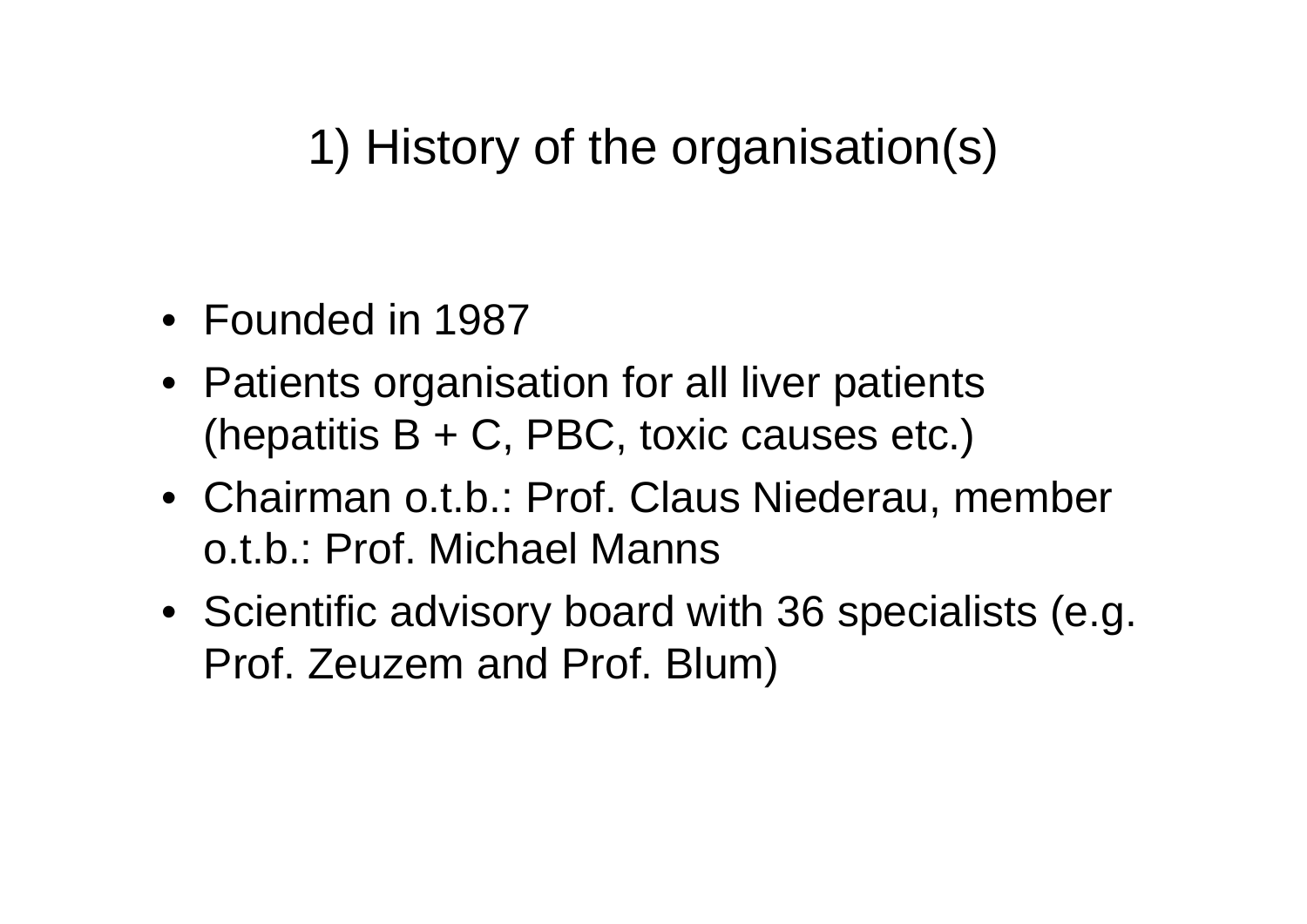# 2) Objectives and role of the organisation

- Help patients
- Inform the public
- Cooperation with Science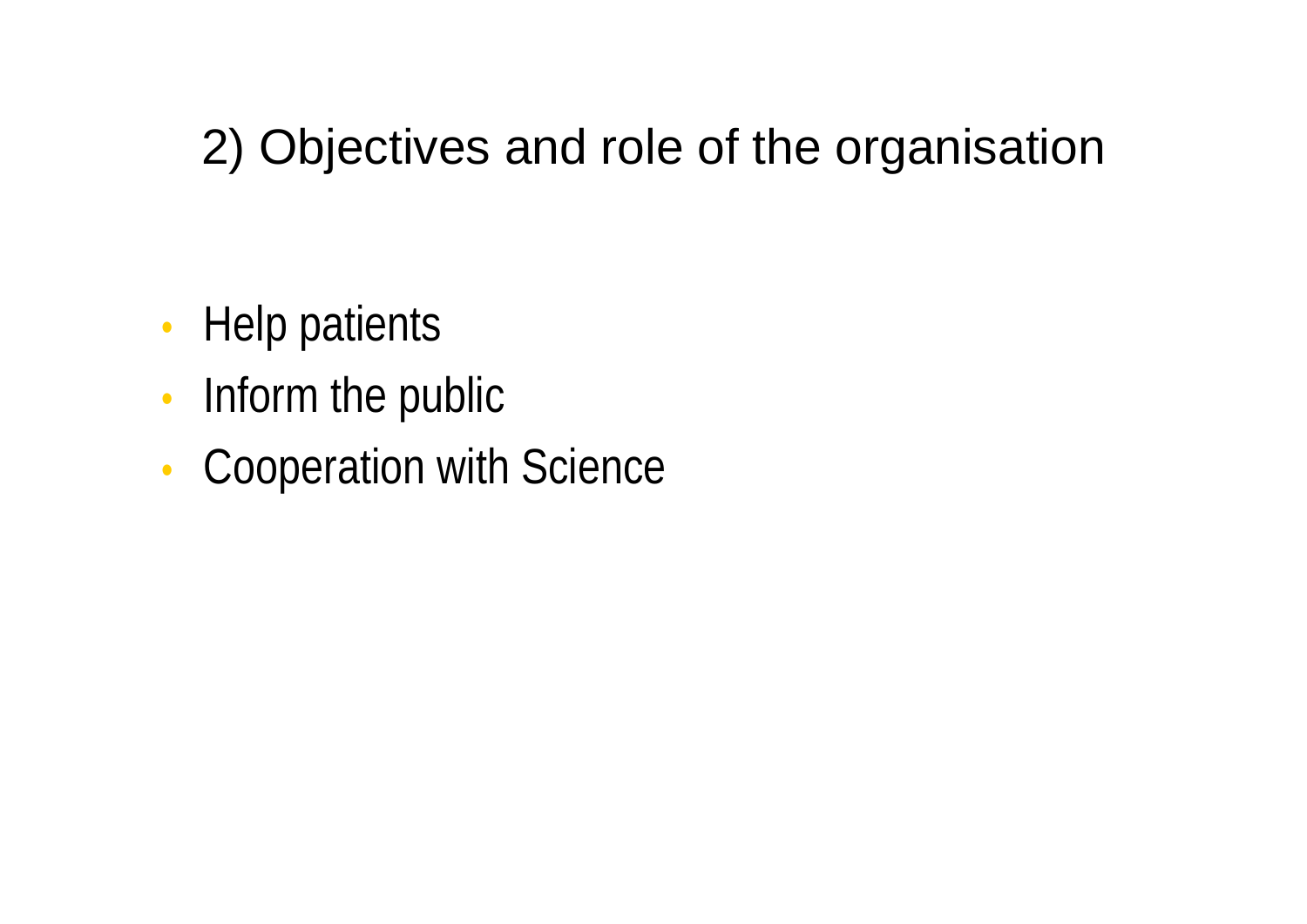# 3) How is it organised?

- Board of directors: 3 patients, 2 hepatologists (a majority of patients on the board is always maintained)
- Central office in Cologne, three paid workers: Manager, Counsellor/Administrator, Editor/Counsellor
- 2 voluntary workers in the office
- 13 voluntary local patient advisors in federal states of Germany
- Scientific advisory board of hepatologists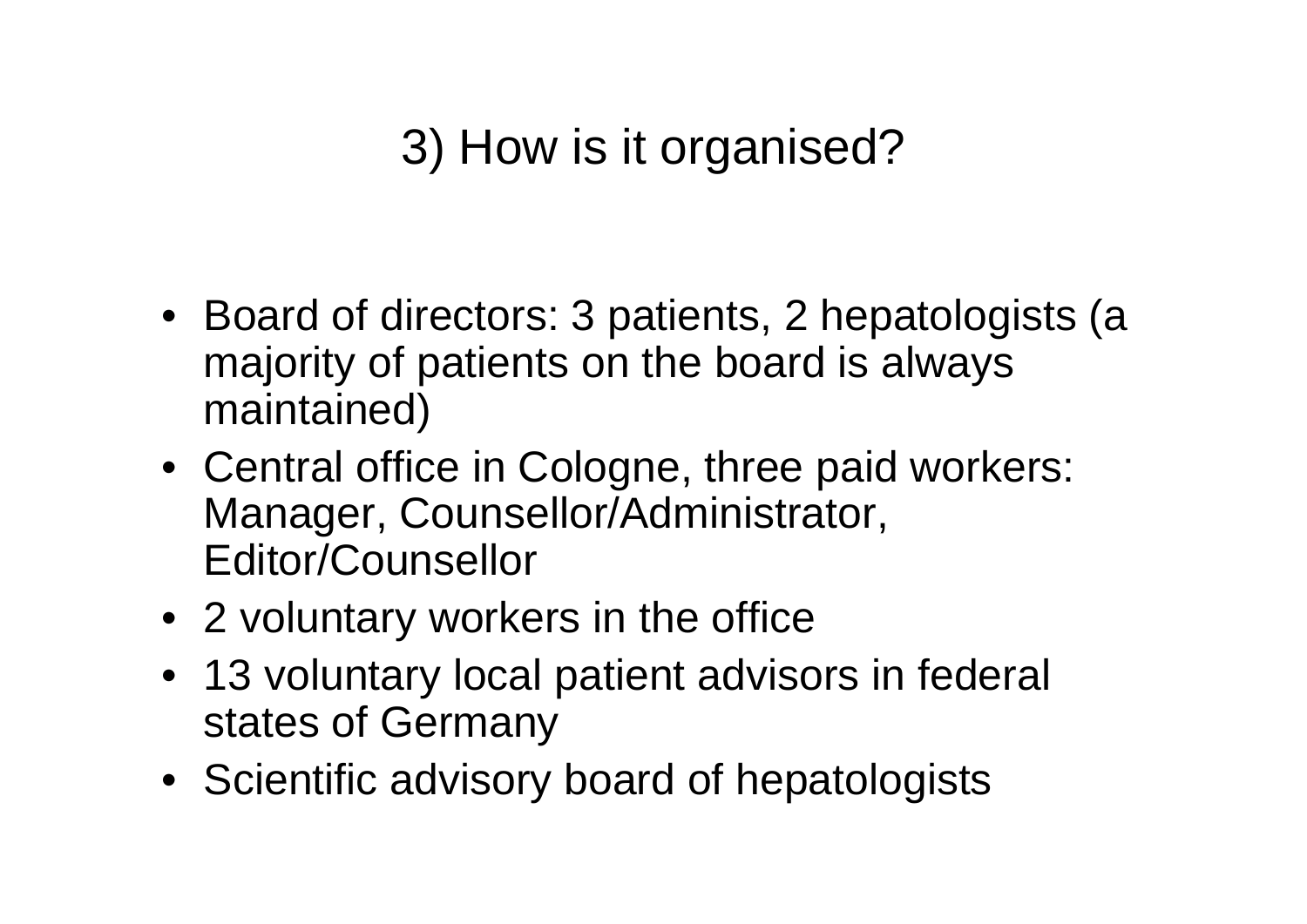# 4) Target audience

- Liver patients (all diseases), their friends and families, GP's, and the general public
- Phone, fax, email, websites, patient seminars
- More than 2,000 members + contact with around 17,000 patients in the past ten years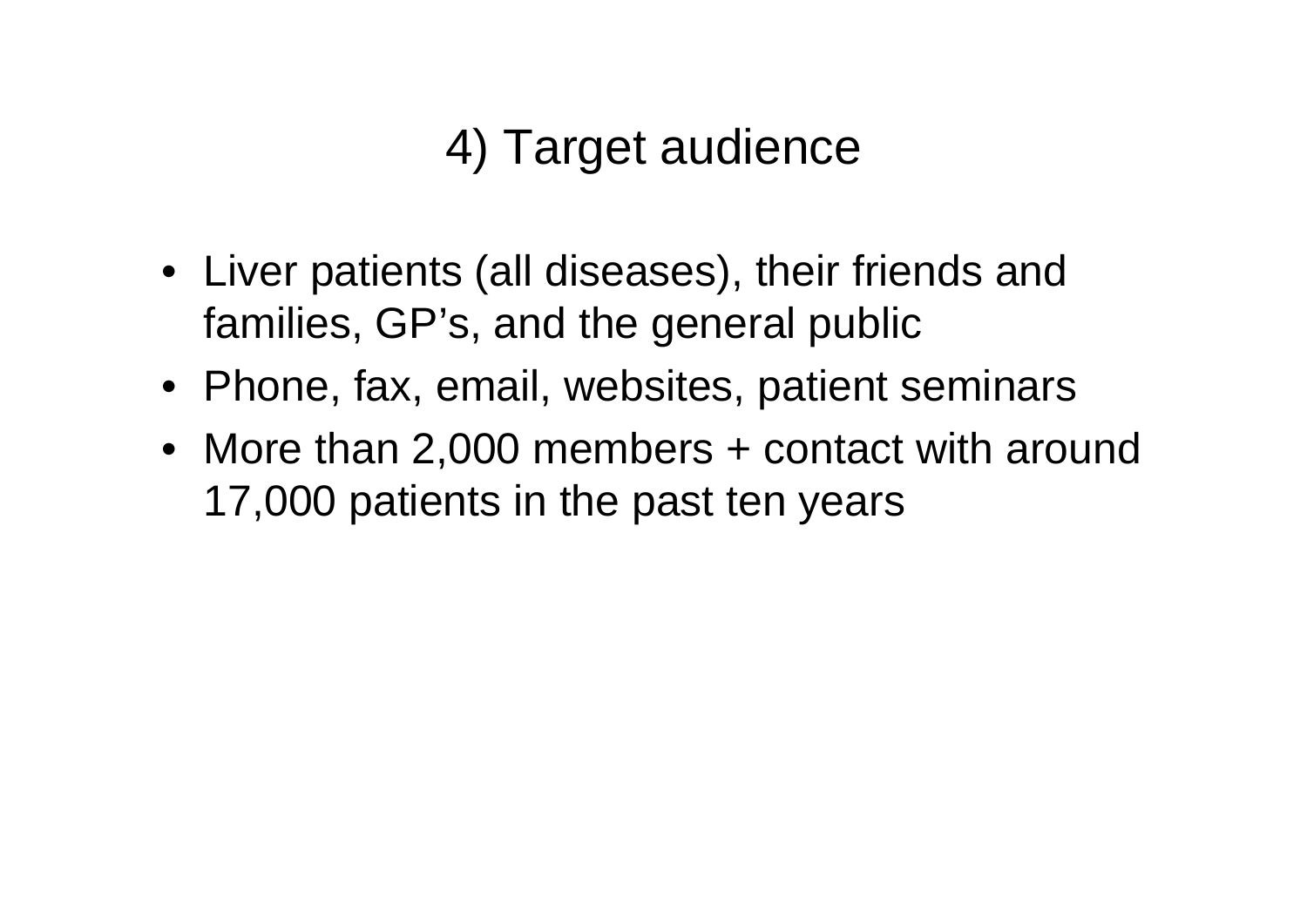# 5) Services and Activities: General

- Counselling via phone, email, fax, and letters
- Websites: leberhilfe.org, lebertest.de, hep-b.info, lebertag.org, welthepatitistag.info
- Making medical information accessible for everyone in cooperation with specialists:
	- Information brochures in everyday language
	- Patients quarterly magazine: "Lebenszeichen" ("Sign of Life")
	- All medical publications are either written, or supervised, by liver specialists
- Passing on addresses of doctors, clinics and self-help groups
- Supporting local self-help groups
- Patient seminars with doctors
- Represent patients in the making of German medical guidelines (Hepatitis B, hepatitis C and gallstones)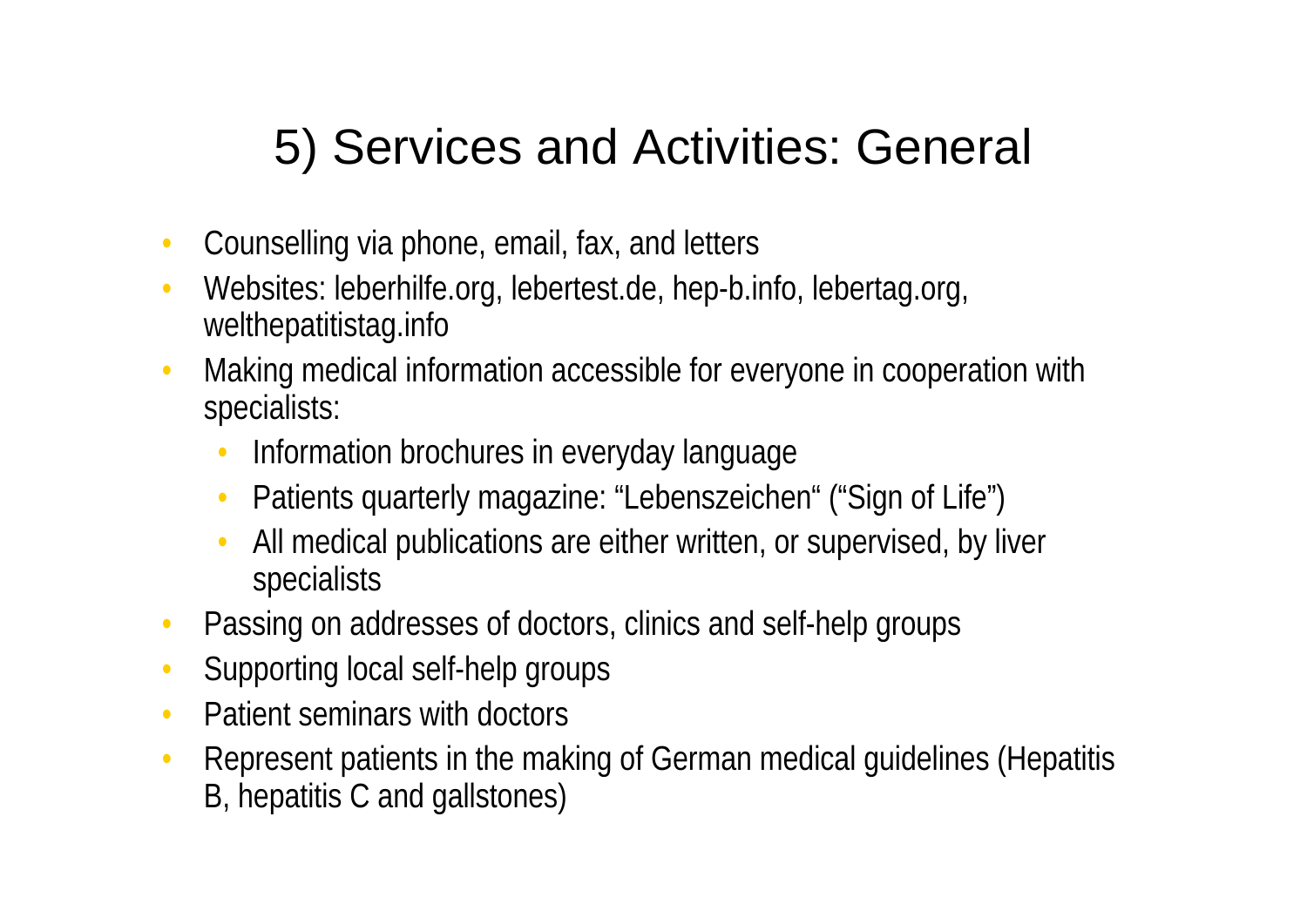#### 6) Services and Activities: Prevention

- "Impfchampion" (vaccination champ project): competition for school classes to have the highest rate of hepatitis B vaccinations
- German Liver Day: Informing the general public about liver diseases, and how to prevent them
- Counsel friends, partners and relatives of hepatitis B and C patients on transmission routes
- Cooperation with religious leaders of DITIP(Turkish Islamic Union for Religious Affairs) to inform Turkish citizens in Germany about the risks, prevention and treatment of hepatitis B.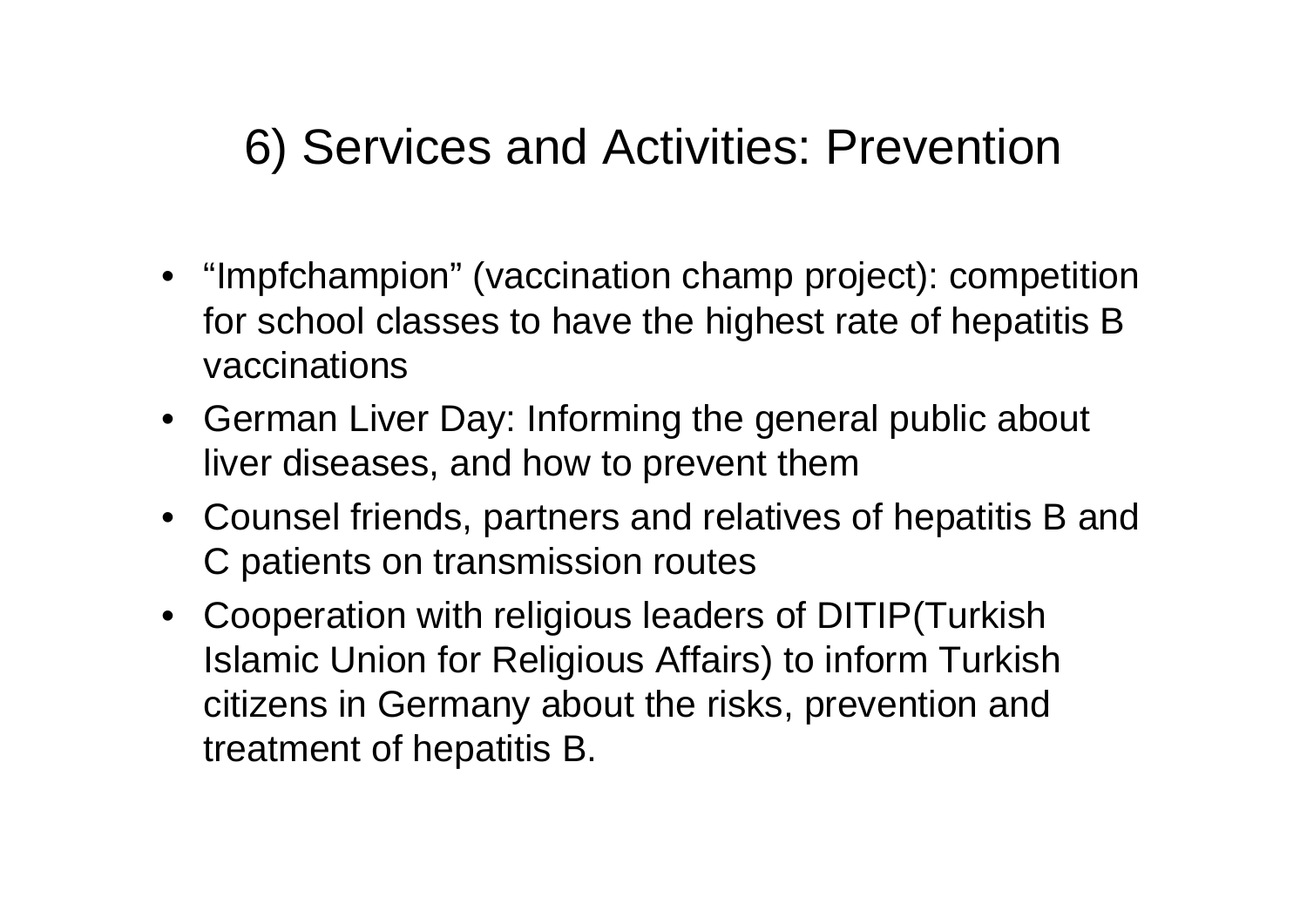# 7) Support and Financing

- Describe how the group and its activities are financed eg :
	- membership fees
	- private donors
	- health insurance companies
	- For hep-net projects: small funding by government research department
	- pharmaceutical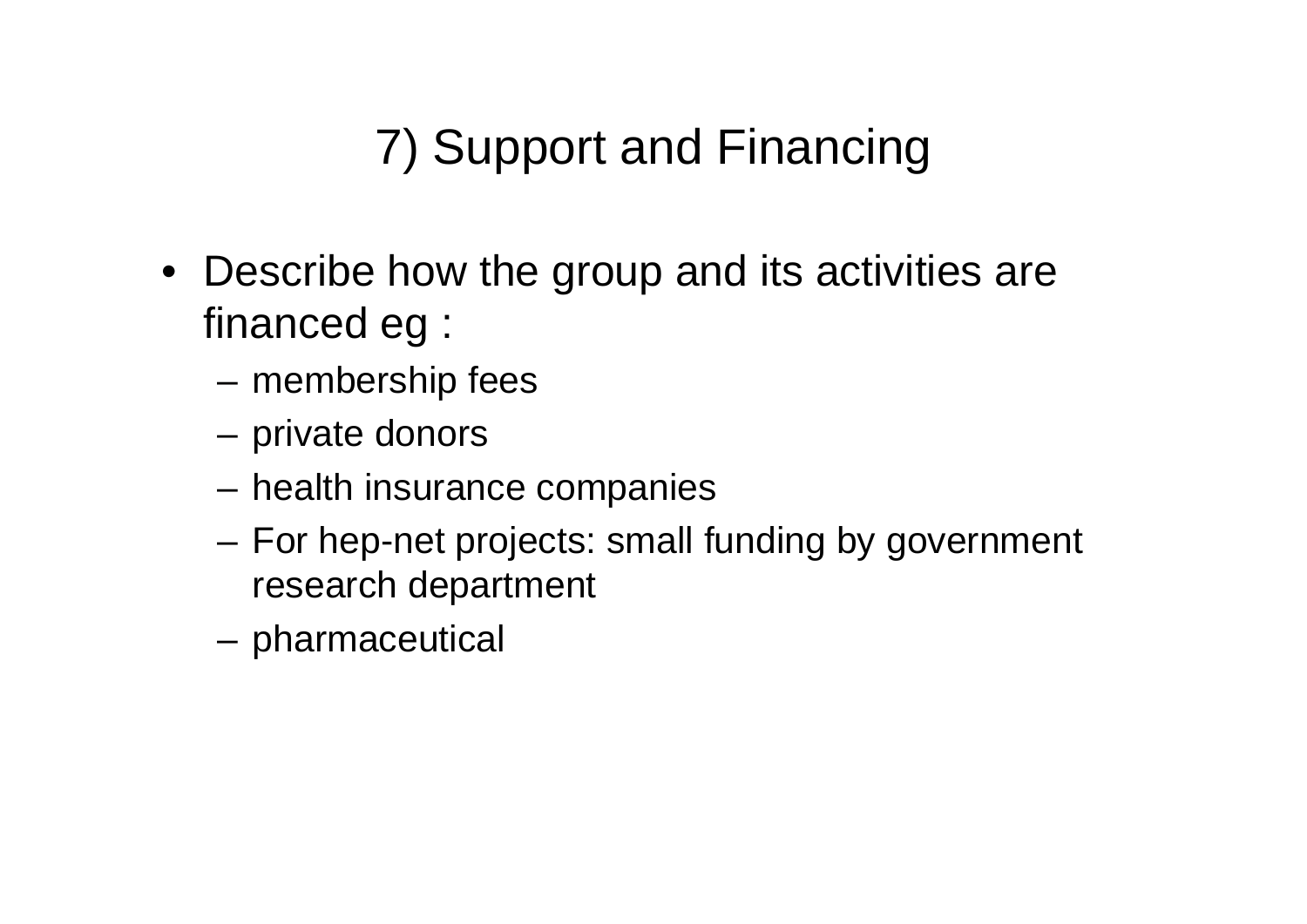# 8) Other related groups active in Germany

Patient associations:

- Local patient advisors of Leberhilfe
- Self-help groups (mainly for hepatitis C)
- Partner patient associations (e.g. for liver transplant, viral hepatitis, hemochromatosis, cancer)

Other institutions

- German Liver Foundation
- Hep-Net
- Robert Koch Institute
- DGVS
- BNG
- **GASL**
- etc.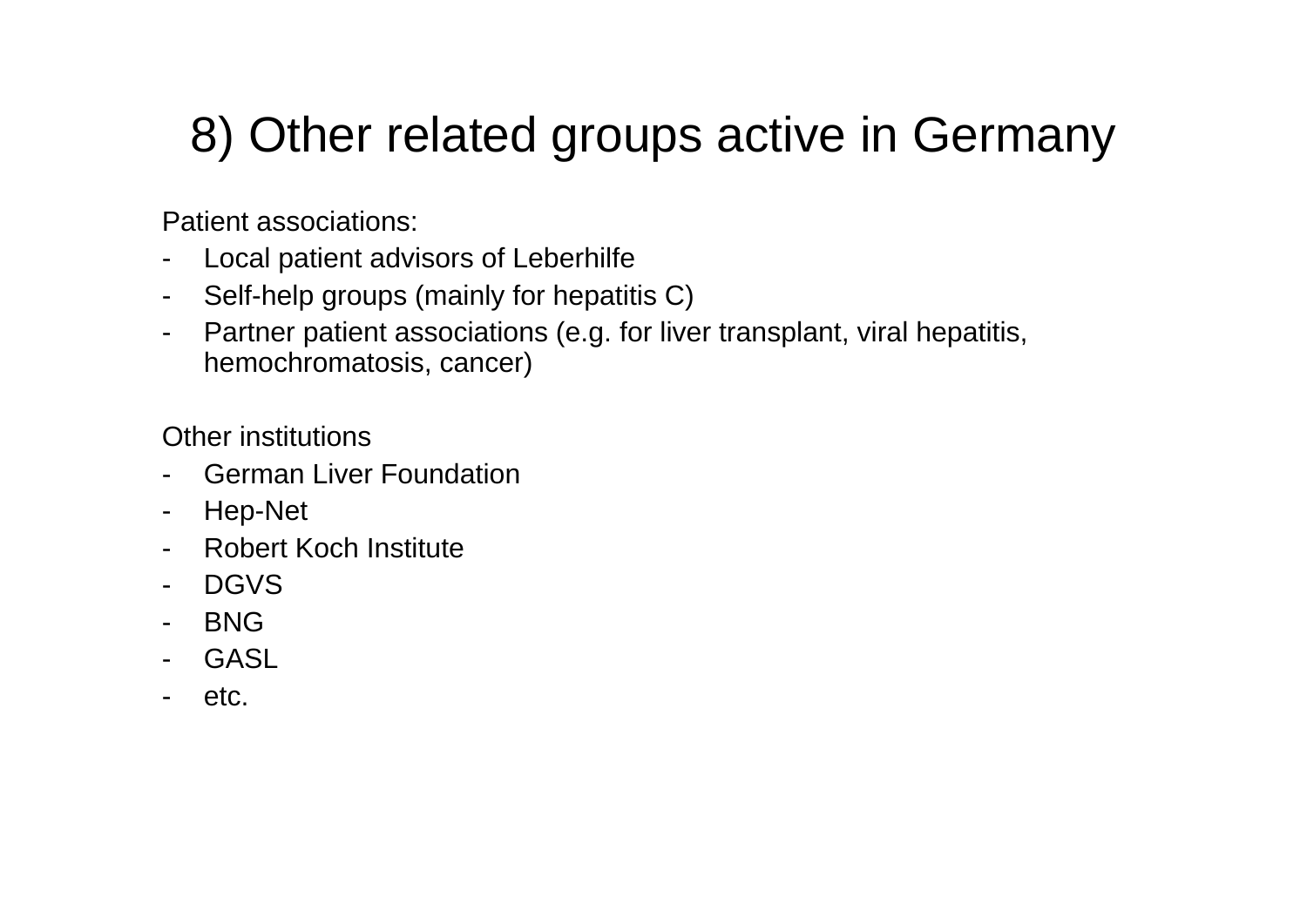# 9A) Strengths

- Easy-to-understand medical information
- Medical board supervises information material to make sure it is up-to-date and correct
- Established our information material on the market and among patient groups  $\rightarrow$  unified, less contradictory and confusing information than before 2001
- Neutral standpoint between patients and doctors
- Policy-making
- Efficient and structured association
- Influence in decision-making (e.g. medical guidelines)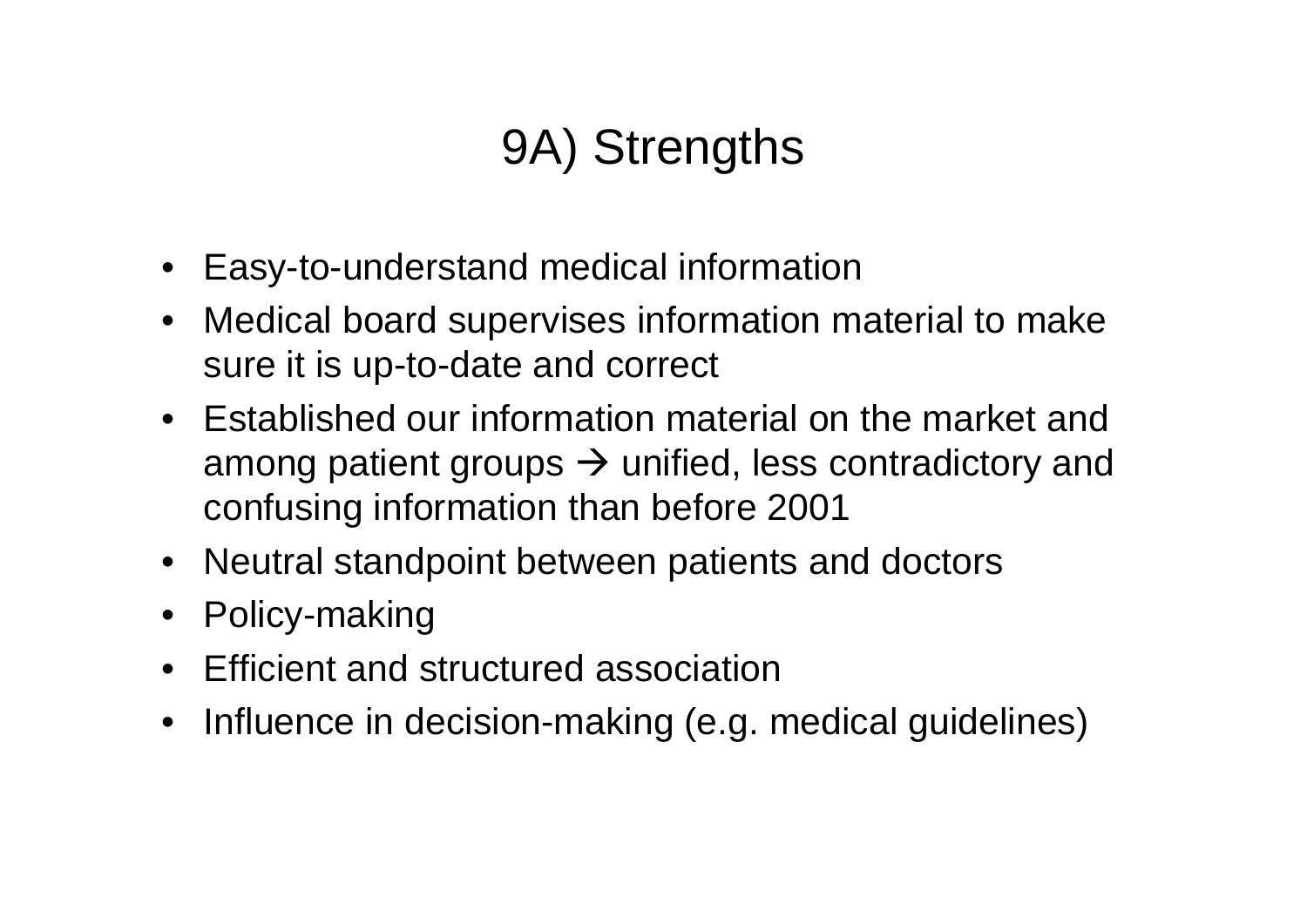#### 9B) Strengths toward improved prevention

- Official organizer of German Liver Day and World Hepatitis Day in Germany
- Regular PR events and activities (e.g. radio broadcasts and press conferences)
- Well-structured websites such as livercheck.com (German)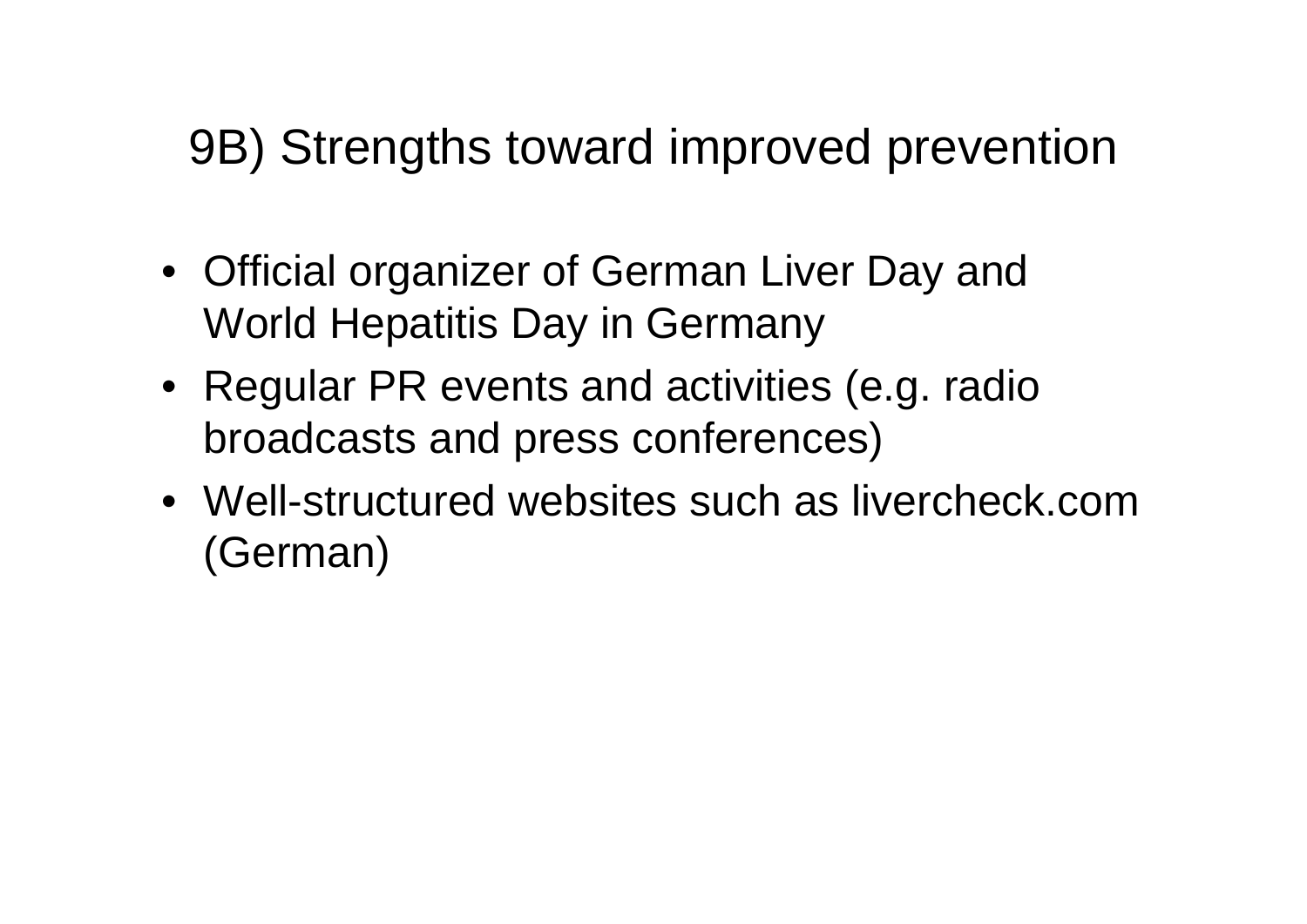# 10A) Challenges

- Lack of money
- Lack of governmental funding
- More staff needed to keep up with patient calls and projects
- There is no high-profile lobby for liver diseases as there is for breast cancer, heart diseases, or HIV
- Stigma: liver diseases are considered "dirty". Prejudice: "Alcohol, drugs, sex"
- hepatitis patients are considered doomed ("incurable" hepatitis C") and highly infectious ("don't touch me!")
- Media often reinforce prejudice about liver diseases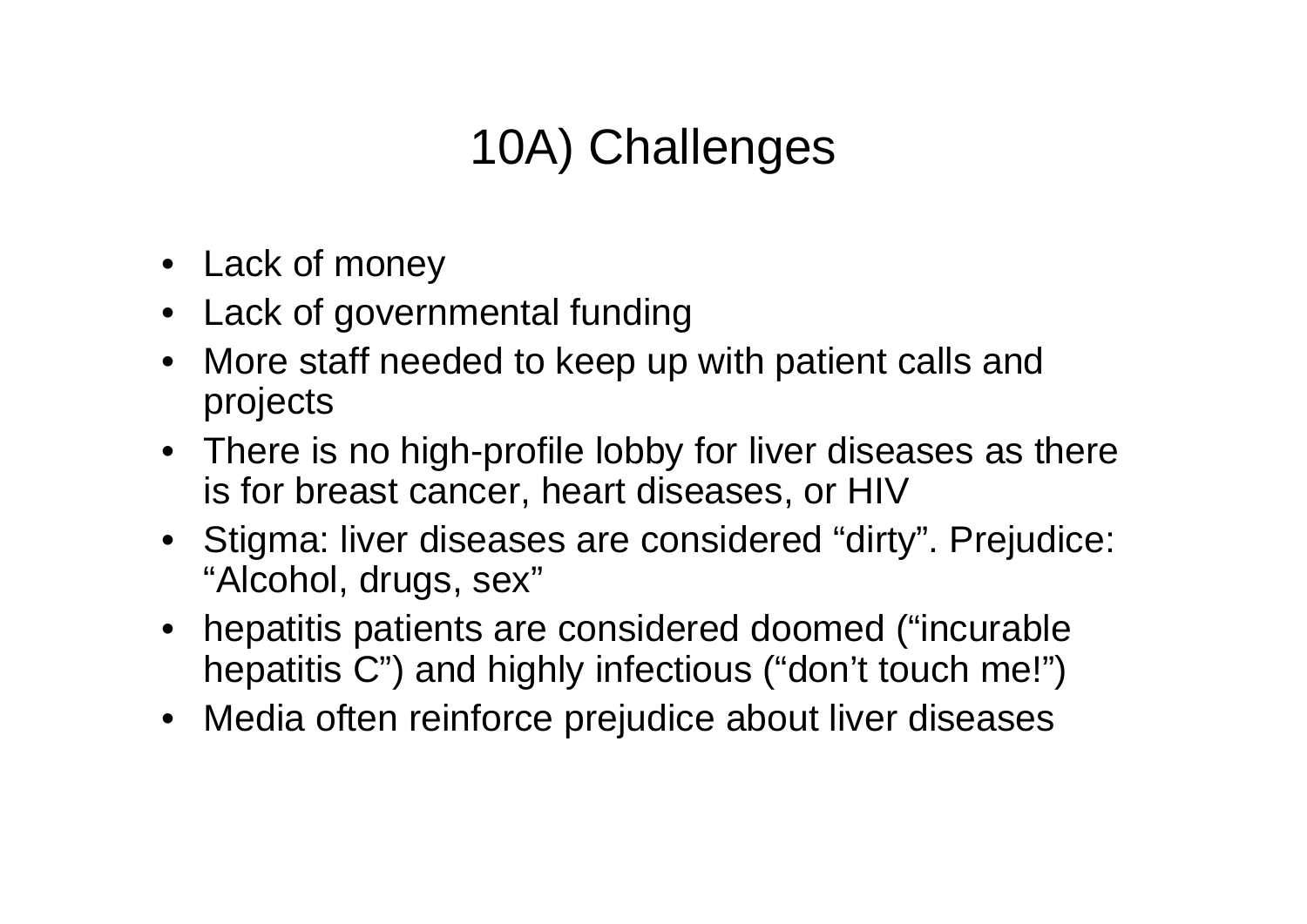10B) Challenges and thresholds toward support of improved prevention

- Lack of governmental prevention programmes
- misconceptions in general public distract from real transmission routes: Some people would not shake a hepatitis patient's hand, but are not afraid of having a tattoo made at the beach
- Language and cultural barriers: difficult to reach people in vulnerable migrant populations. Solution: Cooperation with religious leaders and cultural institutes in Germany, including translations into different languages